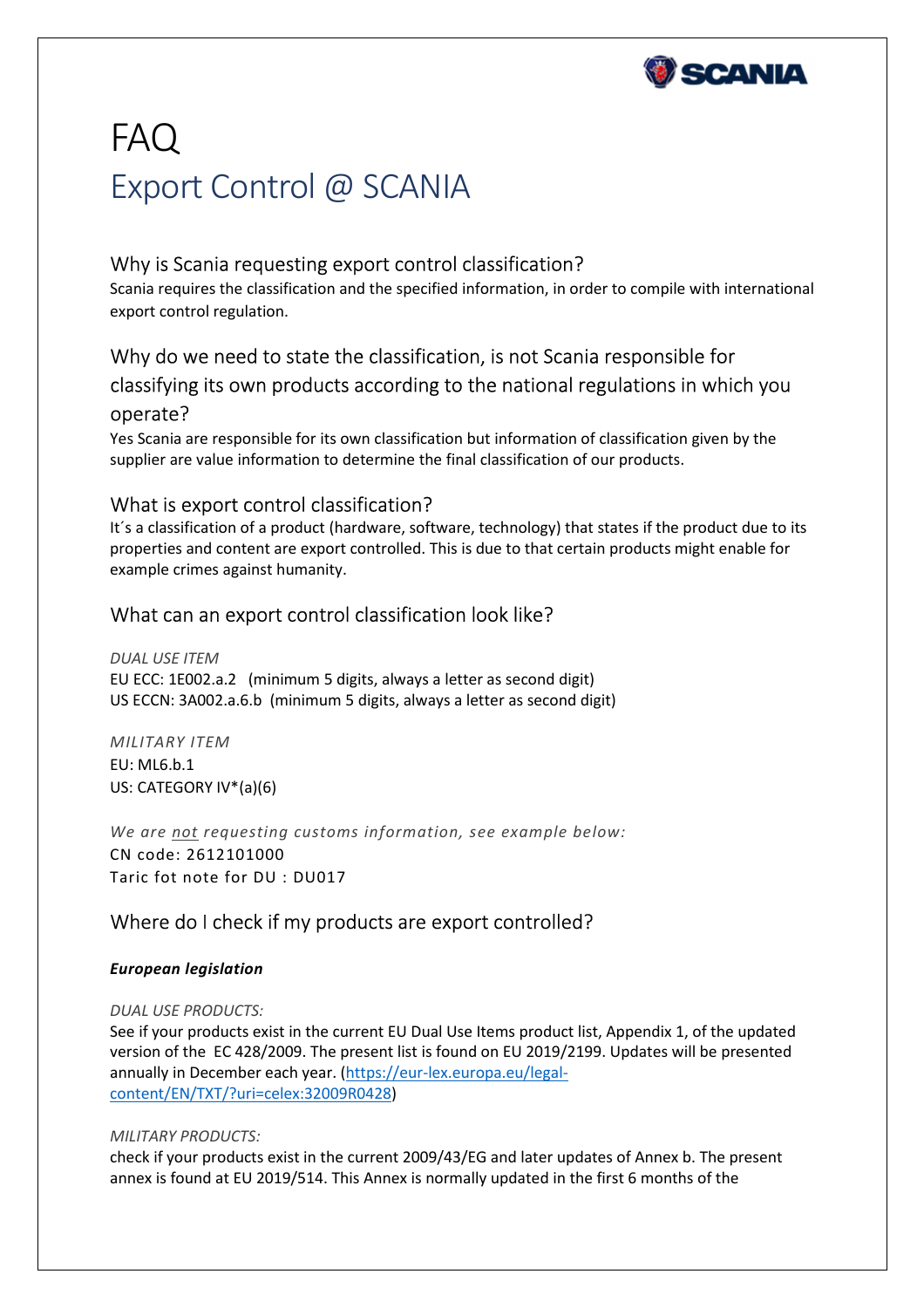

year. (https://eur-lex.europa.eu/legal-content/GA/TXT/?uri=CELEX:32019L0514).

If your parts are not subject to EU export control, please classify them as "NSEC". (Not subject to export control)

#### *US legislation*

For products manufactured in US or outside the US that are based on US technology or US subparts, we kindly ask you to provide information about the Export Control Classification for these products together with the amount of US content.

**NOTE:** A product is subject to US Export Control Regulation if it contains 10 % or more US content<sup>\*</sup> and in specific cases (e.g. Dual Use 600-series & ITAR items) if it contains >0 % US Content (Cost share).

\*Hardware, Software, Technology

#### *DUAL USE PRODUCTS:*

See if you products exist in the current version of BIS EAR §774 Commerce Control List (CCL) in column G. (https://www.bis.doc.gov/index.php/regulations/commerce-control-list-ccl)

#### *MILITARY PRODUCTS:*

The current military list, USML, ITAR §121 can be found at: https://www.pmddtc.state.gov

## I have received request before why do we get more?

Scania is working constantly with the classification of the products and therefore you can receive several request.

## I have received an excel form that needs to be signed, how do I sign the form?

First save the classification form "save as" on your computer before opening it and adding the information. Then the signature should work.

Depending on your company policy, you might have to ensure that you have a proper certificate in place.

If it still does not work, print the first page in the form, sign it by hand, scan it and send the signed form in a pdf-file together with the original form in the same email.

**NOTE:** If you have signed the file once then you can´t do any changes within the columns, to do that you need to use an unsigned version and then sign again.

# This Supplier number aren't connected to the product, it's a different plant that supply this.

Please add a comment in the case and explain the issue together with the "Correct plant" and supplier number, Scania export control team will support you.

## We are not the supplier of these products.

Please add a comment in the case and explain the issue, Scania export control team will support you.